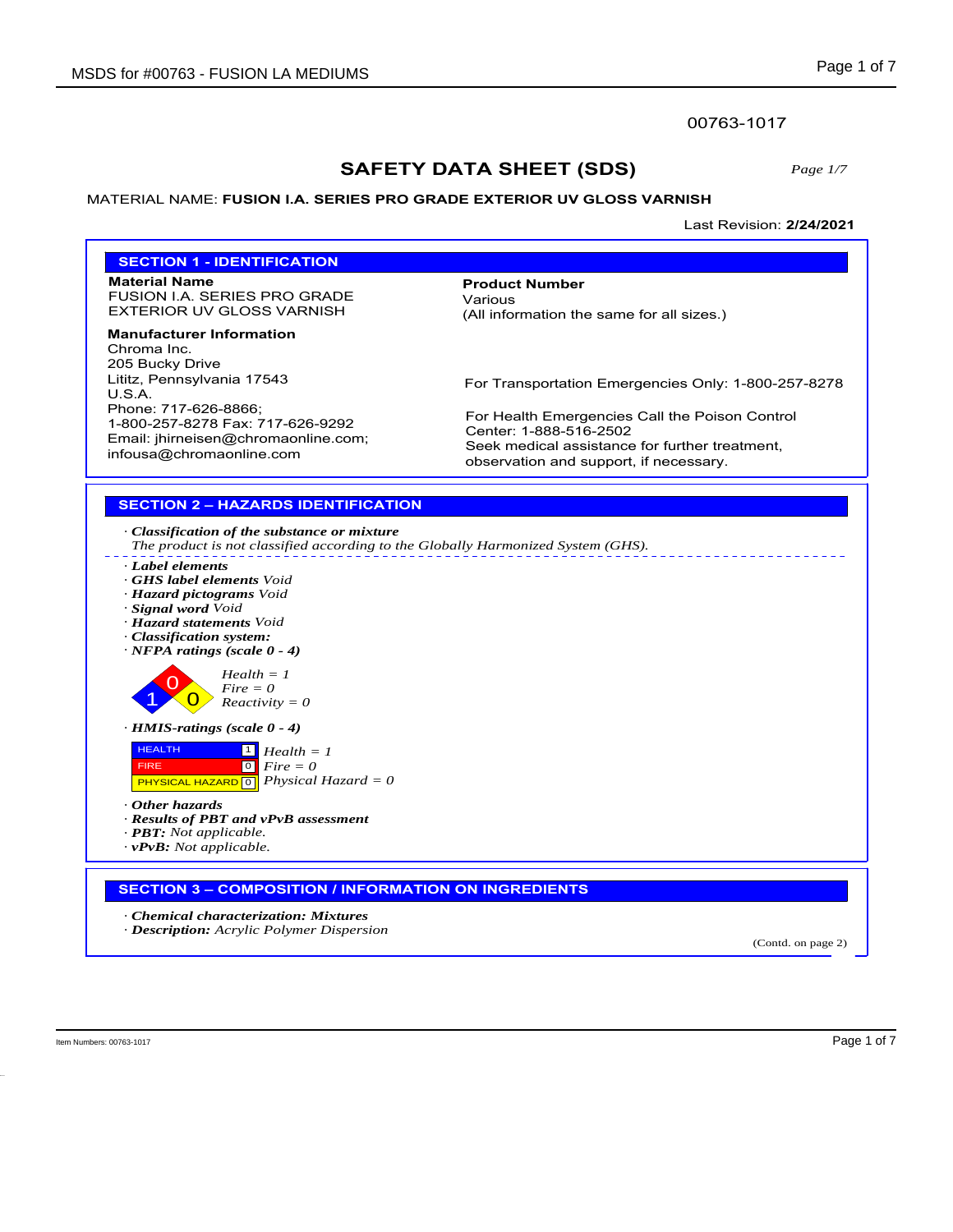## (Contd. of page 1) *· Dangerous components: 7732-18-5 water, distilled, conductivity or of similar purity 50-100%* **SECTION 4 – FIRST AID MEASURES** *· Description of first aid measures · After inhalation: Supply fresh air or oxygen; call for doctor. In case of unconsciousness place patient stably in side position for transportation. · After skin contact: Immediately wash with water and soap and rinse thoroughly. · After eye contact: Rinse opened eye for 15 minutes under running water. If eye becomes irritated, obtain medical treatment. · After swallowing: Rinse out mouth with water. Drink 1 - 2 glasses of water but do not induce vomiting. Do not give liquids to a drowsy, convulsing or unconscious person. If vomiting occurs spontaneously, keep head below hips to prevent aspiration. Seek medical treatment. · Information for doctor: · Most important symptoms and effects, both acute and delayed No further relevant information available. · Indication of any immediate medical attention and special treatment needed No further relevant information available.* **SECTION 5 – FIRE FIGHTING MEASURES** *· Extinguishing media · Suitable extinguishing agents: CO2, extinguishing powder or water spray. Fight larger fires with water spray or alcohol resistant foam. Use fire fighting measures that suit the environment. · Special hazards arising from the substance or mixture No further relevant information available. · Advice for firefighters · Protective equipment: Protective clothing and respiratory protective device. S***ECTION 6 – ACCIDENTAL RELEASE MEASURES** *· Personal precautions, protective equipment and emergency procedures Wear protective equipment. Keep unprotected persons away. Ensure adequate ventilation · Environmental precautions: Do not allow to enter sewers/ surface or ground water. · Methods and material for containment and cleaning up: Absorb with liquid-binding material (sand, diatomite, acid binders, universal binders, sawdust). Dispose of contaminated material as waste in accordance with federal state and local regulations. Ensure adequate ventilation. · Reference to other sections See Section 7 for information on safe handling. See Section 8 for information on personal protection equipment. See Section 13 for disposal information.* (Contd. on page 3)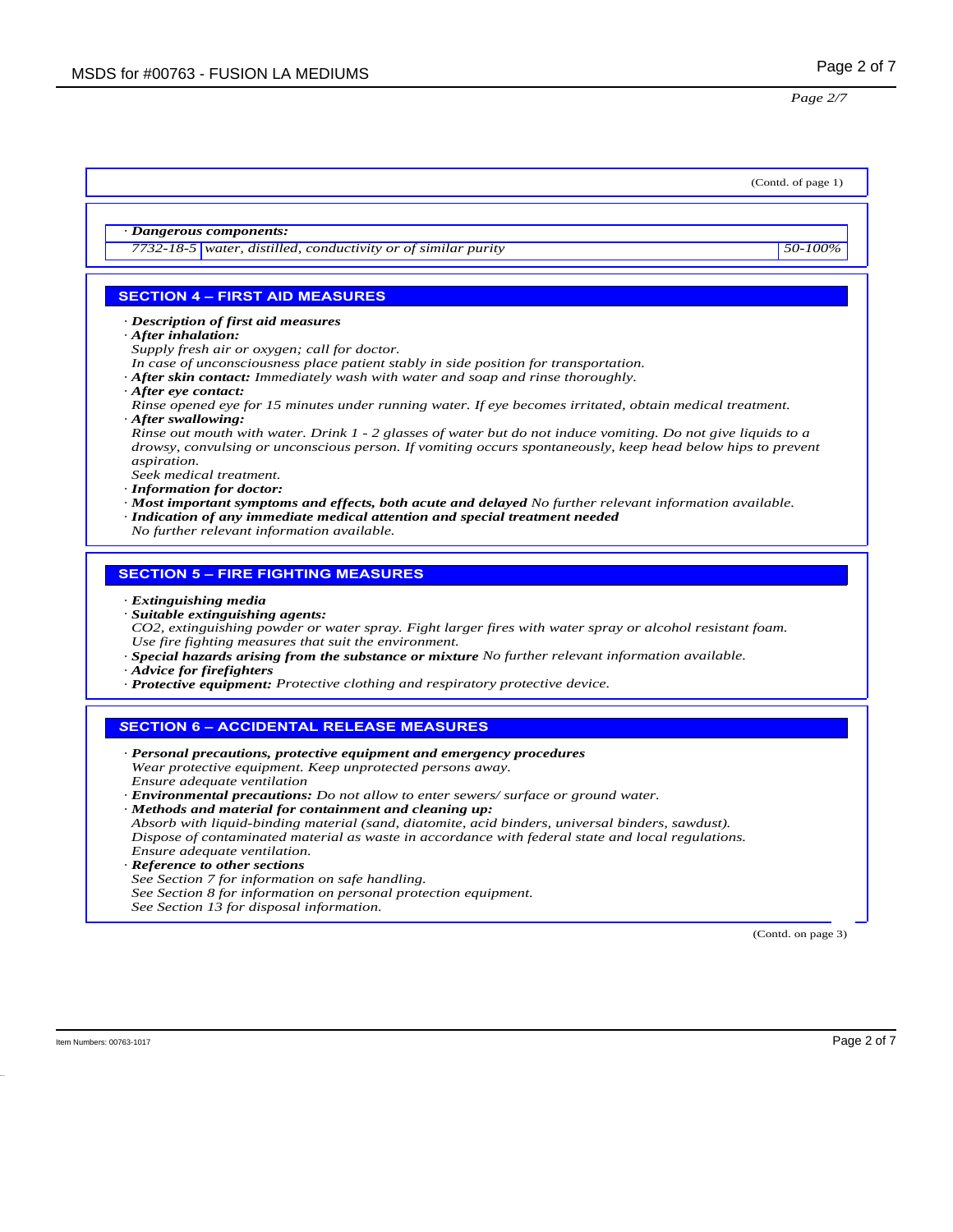(Contd. of page 2)

#### **SECTION 7 – HANDLING & STORAGE**

*· Handling:*

- *· Precautions for safe handling Avoid prolonged or repeated contact with skin.*
- *Avoid contact with eyes.*
- *Wash thoroughly after handling.*
- *Prevent formation of aerosols.*
- *· Information about protection against explosions and fires: No special measures required.*
- *· Conditions for safe storage, including any incompatibilities*
- *· Storage:*
- *· Requirements to be met by storerooms and receptacles: Store above 40F.*
- *· Information about storage in one common storage facility: Store away from oxidizing agents.*
- *· Further information about storage conditions: Keep receptacle tightly sealed.*
- *Protect product from freezing.*
- *· Specific end use(s) No further relevant information available.*

### **SECTION 8 – EXPOSURE CONTROLS / PERSONAL PROTECTION**

- *· Additional information about design of technical systems: No further data; see item 7.*
- *· Control parameters*
- *· Components with limit values that require monitoring at the workplace: The product does not contain any relevant quantities of materials with critical values that have to be monitored at the workplace.*
- *· Additional information: The lists that were valid during the creation were used as basis.*
- *· Exposure controls*
- *· Personal protective equipment (see listings below)*
- *· General protective and hygienic measures:*
- *The usual precautionary measures for handling chemicals should be followed.*
- *· Breathing equipment: Not necessary if room is well-ventilated.*
- *· Protection of hands:*



*Protective gloves*

*The glove material has to be impermeable and resistant to the product/ the substance/ the preparation. · Material of gloves*

- *Nitrile rubber, NBR*
- *Chloroprene rubber, CR*
- *The selection of the suitable gloves does not only depend on the material, but also on further marks of quality and varies from manufacturer to manufacturer.*
- *· Penetration time of glove material*
- *The exact break through time has to be found out by the manufacturer of the protective gloves and has to be observed.*
- *· Eye protection:*



*Tightly sealed goggles*

(Contd. on page 4)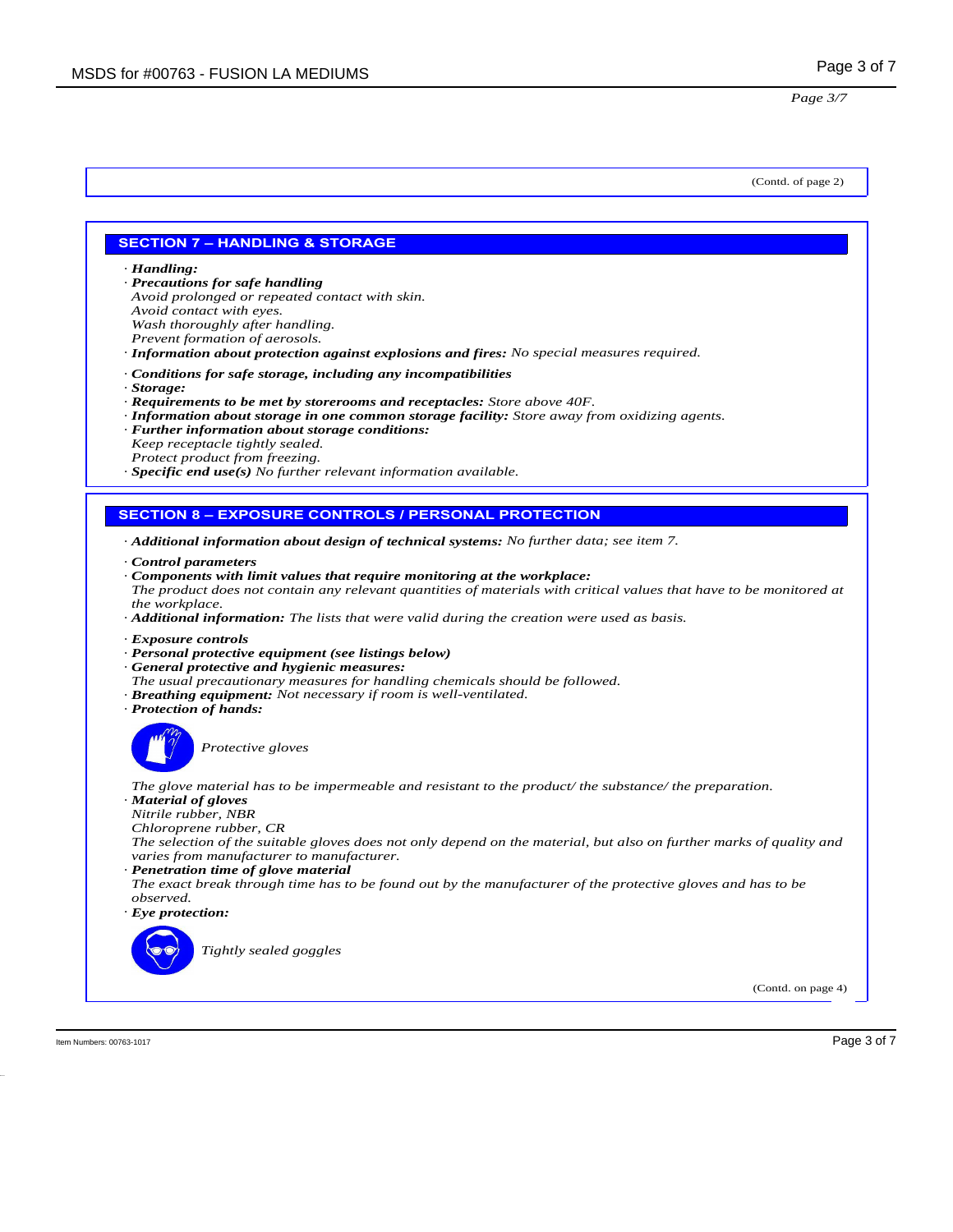*Page 4/7*

(Contd. of page 3)

*Safety glasses with side shields. · Body protection: Protective work clothing*

## **SECTION 9 – PHYSICAL AND CHEMICAL PROPERTIES**

| · Information on basic physical and chemical properties      |                                               |
|--------------------------------------------------------------|-----------------------------------------------|
| <b>General Information</b>                                   |                                               |
| $\cdot$ Appearance:<br>Form:                                 | Liquid                                        |
| Color:                                                       | Milky White                                   |
| $\cdot$ Odor:                                                | Characteristic                                |
| • Odour threshold:                                           | Not determined.                               |
| $\cdot$ pH-value at 20 $\textdegree$ C (68 $\textdegree$ F): | 8.5                                           |
| $\cdot$ Change in condition                                  |                                               |
| <b>Melting point:</b>                                        | Undetermined.                                 |
| <b>Boiling point:</b>                                        | 100 °C (212 °F)                               |
| $\cdot$ Flash point:                                         | Not applicable.                               |
| · Flammability (solid, gaseous):                             | Not applicable.                               |
| · Ignition temperature:                                      |                                               |
| <b>Decomposition temperature:</b>                            | Not determined.                               |
| $\cdot$ Auto igniting:                                       | Product is not selfigniting.                  |
| · Danger of explosion:                                       | Product does not present an explosion hazard. |
| · Flammable limits:                                          |                                               |
| Lower:                                                       | Not determined.                               |
| Upper:                                                       | Not determined.                               |
| $\cdot$ Vapor pressure at 20 °C (68 °F):                     | $23$ hPa (17 mm Hg)                           |
| $\cdot$ Specific gravity at 20 $\cdot$ C (68 $\cdot$ F):     | $1.04$ g/cm <sup>3</sup> (8.679 lbs/gal)      |
| · Relative density                                           | Not determined.                               |
| · Vapour density                                             | Not determined.                               |
| · Evaporation rate                                           | Not determined.                               |
| · Solubility in / Miscibility with                           |                                               |
| Water:                                                       | Not miscible or difficult to mix.             |
| · Partition coefficient (n-octanol/water): Not determined.   |                                               |
| · Viscosity:                                                 |                                               |
| Dynamic:                                                     | Not determined.                               |
| Kinematic:                                                   | Not determined.                               |
| · Solvent content:                                           |                                               |
| Organic solvents:                                            | $0.0\%$                                       |
| Water:                                                       | 55.0%                                         |
| Solids content:                                              | 45.0%                                         |
| Other information                                            | No further relevant information available.    |

(Contd. on page 5)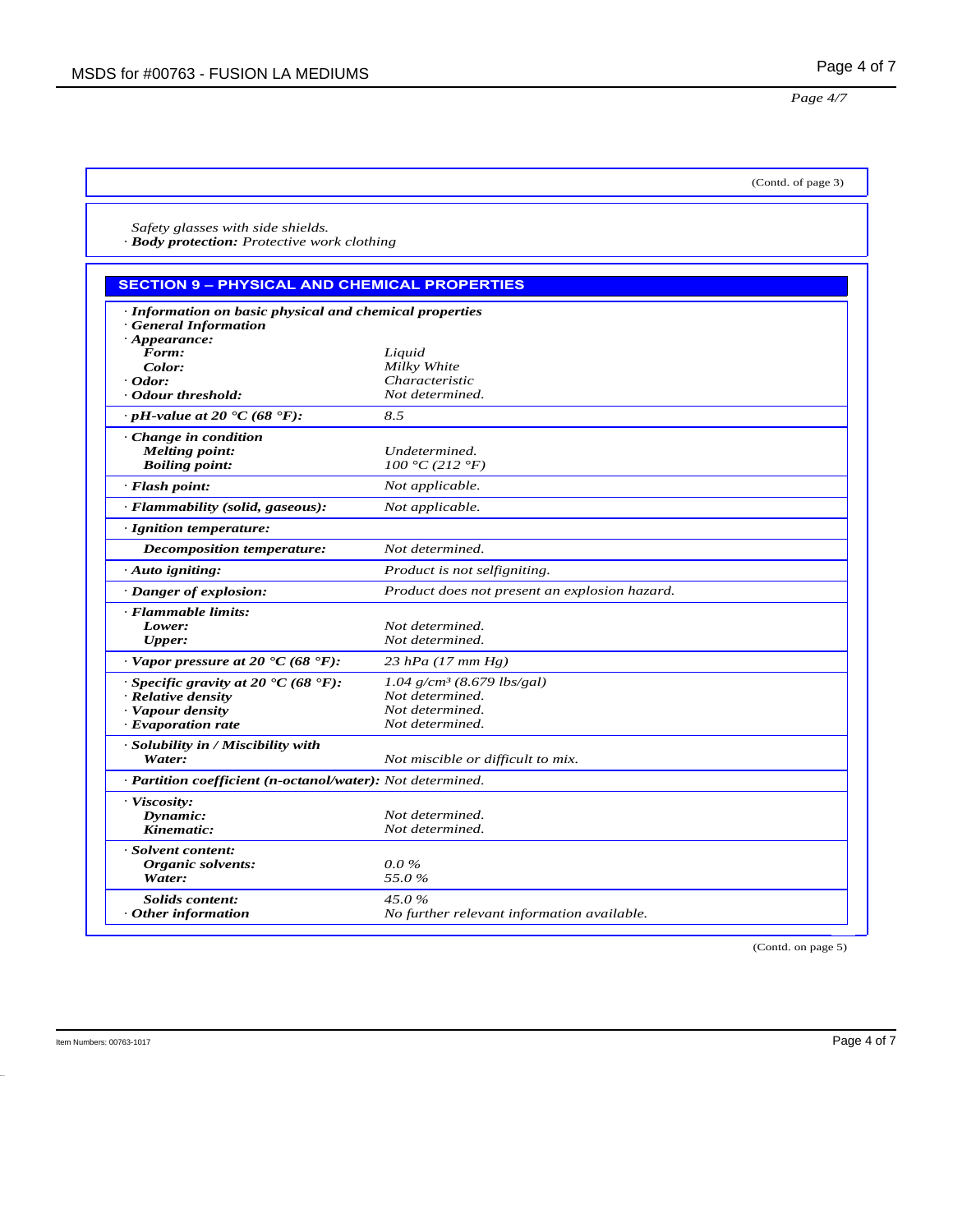#### (Contd. of page 4)

#### **SECTION 10 – STABILITY AND REACTIVITY**

*· Reactivity*

- *· Chemical stability*
- *· Thermal decomposition / conditions to be avoided: No decomposition if used according to specifications.*
- *· Possibility of hazardous reactions No dangerous reactions known.*
- *· Conditions to avoid Temperatures below 40F (4.4C)*
- *· Incompatible materials: Reacts with oxidizing agents.*
- *· Hazardous decomposition products: Carbon monoxide and carbon dioxide*

#### **SECTION 11 – TOXICOLOGICAL INFORMATION**

- *· Information on toxicological effects*
- *· Acute toxicity:*
- *· Primary irritant effect:*
- *· on the skin: May irritate the skin.*
- *· on the eye: May irritate the eye.*
- *· Sensitization: No sensitizing effects known.*
- *· Additional toxicological information: The product is not subject to classification according to internally approved calculation methods for preparations:*
- *When used and handled according to specifications, the product does not have any harmful effects according to our experience and the information provided to us.*
- *· Carcinogenic categories*

|                    | · IARC (International Agency for Research on Cancer) |    |
|--------------------|------------------------------------------------------|----|
|                    | 80-62-6 methyl methacrylate                          |    |
|                    | 103-11-7 2-ethylhexyl acrylate                       |    |
| $100-42-5$ styrene |                                                      | 2B |
|                    | · NTP (National Toxicology Program)                  |    |
|                    | None of the ingredients is listed.                   |    |
|                    | <b>SECTION 12 - ECOLOGICAL INFORMATION</b>           |    |
| $T = 1.21$         |                                                      |    |

- *· Toxicity*
- *· Aquatic toxicity: No further relevant information available.*
- *· Persistence and degradability No further relevant information available.*
- *· Behavior in environmental systems:*
- *· Bioaccumulative potential No further relevant information available.*
- *· Mobility in soil No further relevant information available.*
- *· Additional ecological information:*
- *· General notes: At present there are no ecotoxicological assessments.*
- *· Results of PBT and vPvB assessment*
- *· PBT: Not applicable.*
- *· vPvB: Not applicable.*
- *· Other adverse effects No further relevant information available.*

(Contd. on page 6)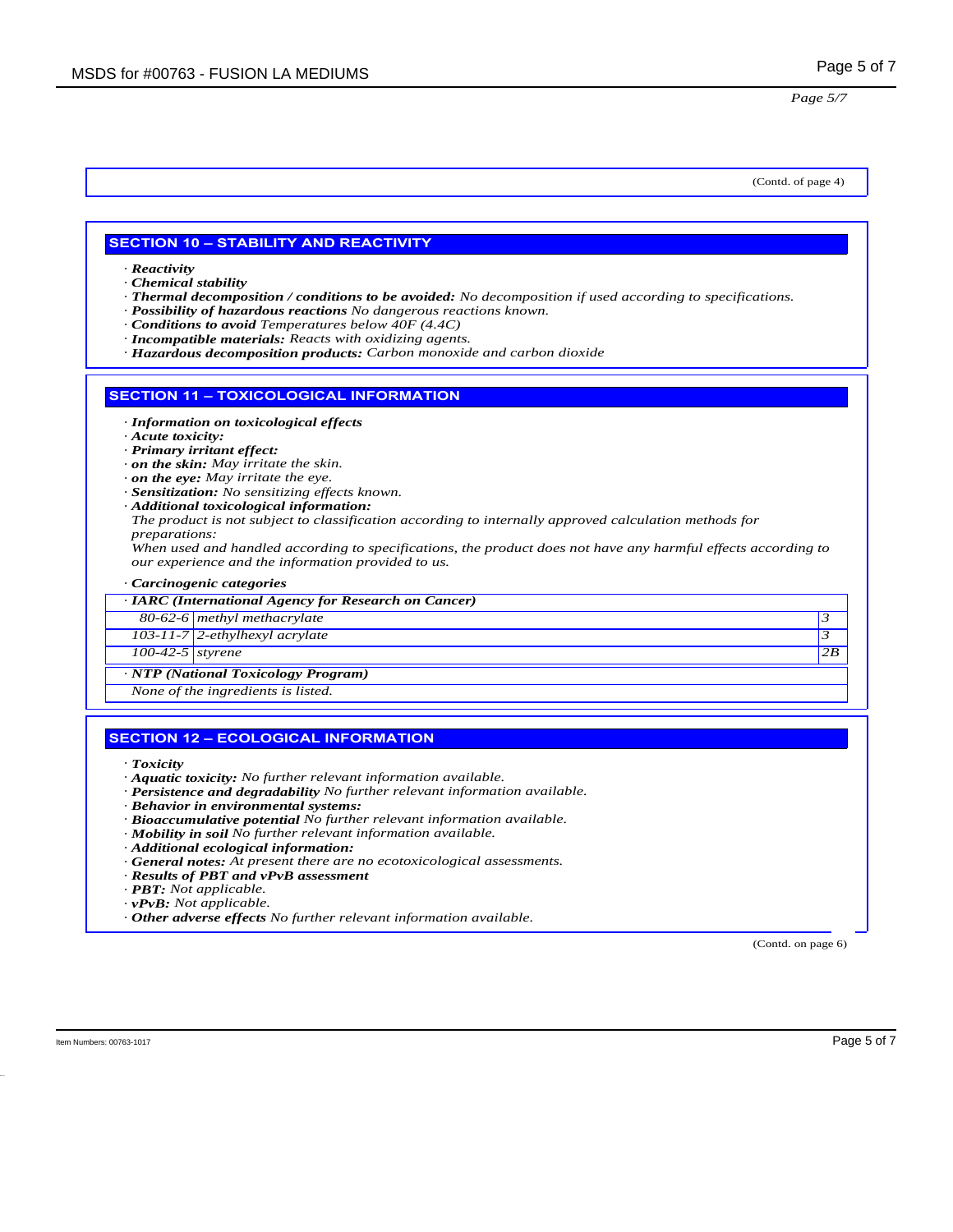(Contd. of page 5)

## **SECTION 13 – DISPOSAL CONSIDERATIONS**

*· Waste treatment methods*

*· Recommendation: Must be specially treated adhering to official regulations.*

*· Uncleaned packagings:*

*· Recommendation: Disposal must be made according to official regulations.*

#### **SECTION 14 – TRANSPORTATION INFORMATION**

| $\cdot$ UN-Number<br>· DOT, ADR, ADN, IMDG, IATA                                  | Void            |
|-----------------------------------------------------------------------------------|-----------------|
| $\cdot$ UN proper shipping name<br>· DOT, ADR, ADN, IMDG, IATA                    | Void            |
| · Transport hazard class(es)                                                      |                 |
| · DOT, ADR, ADN, IMDG, IATA<br>· Class                                            | Void            |
| · Packing group<br>· DOT, ADR, IMDG, IATA                                         | Void            |
| · Environmental hazards:                                                          | Not applicable. |
| $\cdot$ Special precautions for user                                              | Not applicable. |
| Transport in bulk according to Annex II of<br><b>MARPOL73/78 and the IBC Code</b> | Not applicable. |
| · UN "Model Regulation":                                                          |                 |

### **SECTION 15 – REGULATORY INFORMATION**

*· Safety, health and environmental regulations/legislation specific for the substance or mixture · Sara*

*· Section 355 (extremely hazardous substances):*

*None of the ingredients is listed.*

*· Section 313 (Specific toxic chemical listings):*

*80-62-6 methyl methacrylate*

*100-42-5 styrene*

*· TSCA (Toxic Substances Control Act):*

*All components of this product are on the TSCA Inventory or are exempt from TSCA Inventory requirements. · Proposition 65*

*· Chemicals known to cause cancer:*

*None of the ingredients is listed.*

*· Chemicals known to cause reproductive toxicity:*

*None of the ingredients is listed.*

*· (DSL) Canada Dosmestic Substance List*

*All components of this product are on the DSL(Canada Domestic Substance list) or are exempt from DSL requirements.*

(Contd. on page 7)

Item Numbers: 00763-1017 **Page 6 of 7 Page 6 of 7**